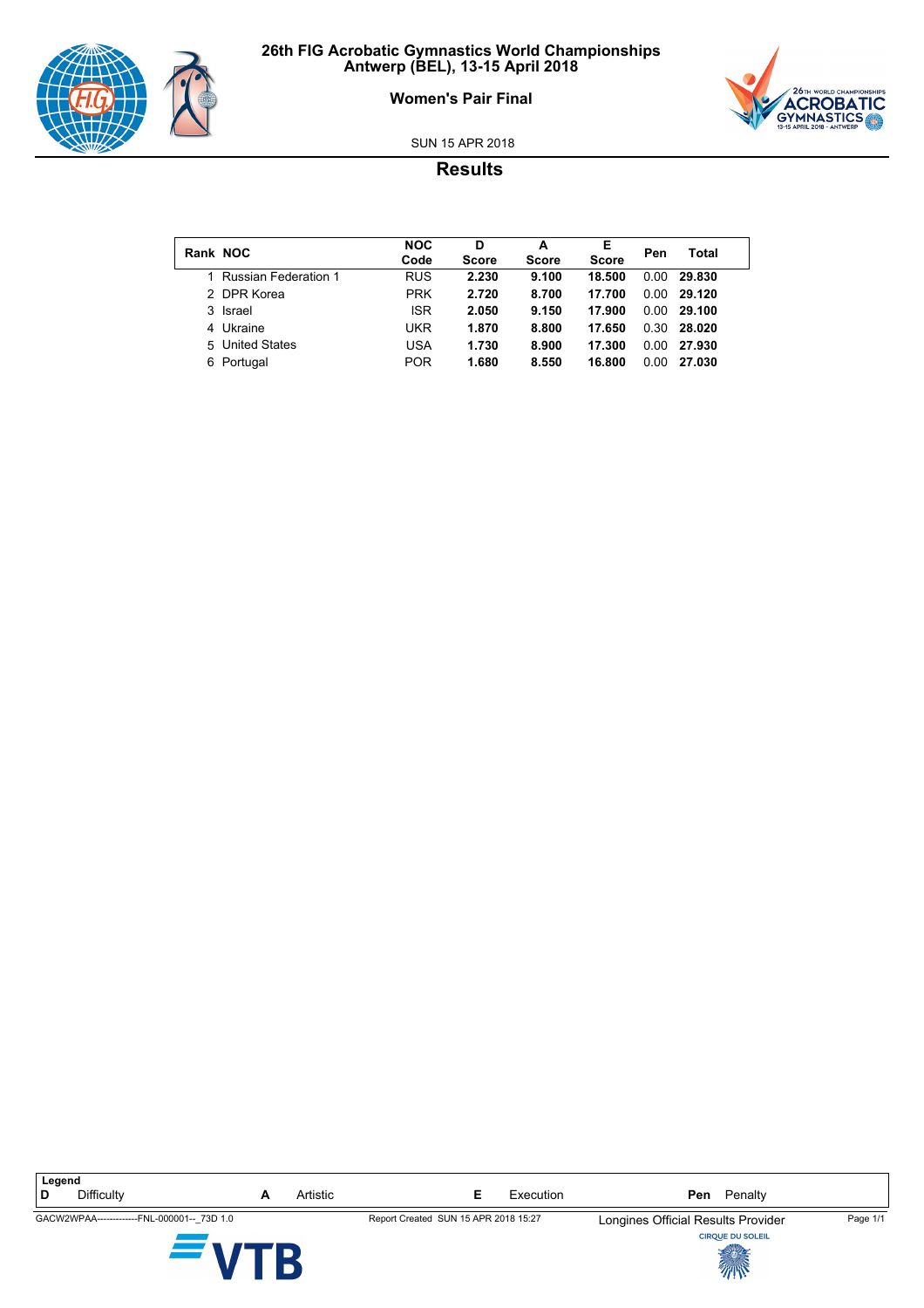



### **Men's Pair Final**

SAT 14 APR 2018

# **Results**

| Rank NOC |                           | <b>NOC</b><br>Code | D<br><b>Score</b> | A<br><b>Score</b> | E<br><b>Score</b> | Pen  | Total  |
|----------|---------------------------|--------------------|-------------------|-------------------|-------------------|------|--------|
|          | <b>Russian Federation</b> | <b>RUS</b>         | 2.340             | 9.150             | 18.000            | 0.00 | 29.490 |
|          | 2 DPR Korea               | <b>PRK</b>         | 2.820             | 8.900             | 17.700            | 0.00 | 29.420 |
|          | 3 Great Britain 1         | <b>GBR</b>         | 2.150             | 8.900             | 17.900            | 0.00 | 28.950 |
|          | 4 China                   | <b>CHN</b>         | 2.400             | 8.750             | 17.400            | 0.00 | 28.550 |
|          | 5 Kazakhstan 1            | <b>KAZ</b>         | 2.480             | 8.650             | 17.400            | 0.00 | 28.530 |
| 6.       | <b>Belarus</b>            | <b>BLR</b>         | 2.370             | 8.650             | 17.000            | 0.00 | 28.020 |
|          | Germany                   | <b>GER</b>         | 1.220             | 8.825             | 17.250            | 0.30 | 26.995 |
| 8        | Belgium                   | <b>BEL</b>         | 1.910             | 8.900             | 15.900            | 0.00 | 26.710 |

**Legend D** Difficulty **A** Artistic **E** Execution **Pen** Penalty GACM2MPAA------------FNL-000001--\_73F 1.0 Report Created SAT 14 APR 2018 16:48 Longines Official Results Provider Page 1/1 B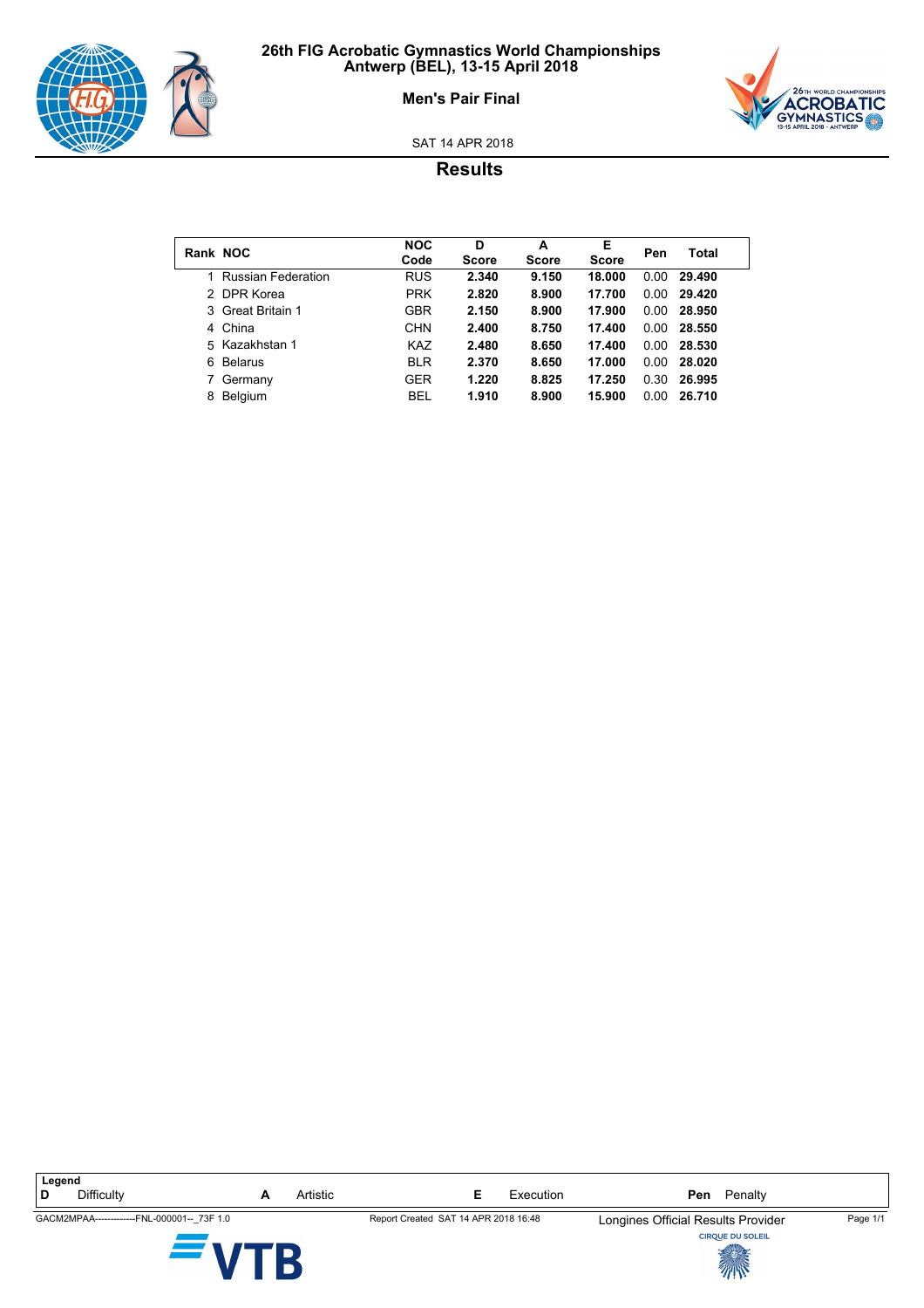



## **Mixed Pair Final**

SUN 15 APR 2018

# **Results**

|               | Rank NOC                  | <b>NOC</b><br>Code | D<br><b>Score</b> | A<br><b>Score</b> | Е<br><b>Score</b> | Pen  | Total  |
|---------------|---------------------------|--------------------|-------------------|-------------------|-------------------|------|--------|
|               | <b>Russian Federation</b> | <b>RUS</b>         | 3.290             | 9.050             | 18.300            | 0.00 | 30.640 |
| $\mathcal{P}$ | Belarus 2                 | <b>BLR</b>         | 2.480             | 9.150             | 17.700            | 0.00 | 29.330 |
| 3             | Belgium                   | <b>BEL</b>         | 2.230             | 9.350             | 17.700            | 0.10 | 29.180 |
|               | 4 Azerbaijan 1            | <b>AZE</b>         | 2.630             | 8.750             | 17.400            | 0.50 | 28.280 |
| 5             | Netherlands 1             | <b>NED</b>         | 1.740             | 8.825             | 17.500            | 0.00 | 28.065 |
|               | 6 China                   | <b>CHN</b>         | 2.430             | 8.600             | 16.900            | 0.00 | 27.930 |
|               | France                    | <b>FRA</b>         | 1.700             | 8.500             | 16.900            | 0.00 | 27.100 |
| 8             | Poland                    | POL                | 1.430             | 8.400             | 16.500            | 0.00 | 26.330 |

**Legend D** Difficulty **A** Artistic **E** Execution **Pen** Penalty GACX2XPAA-------------FNL-000001--\_73F 1.0 Report Created SUN 15 APR 2018 16:11 Longines Official Results Provider Page 1/1 B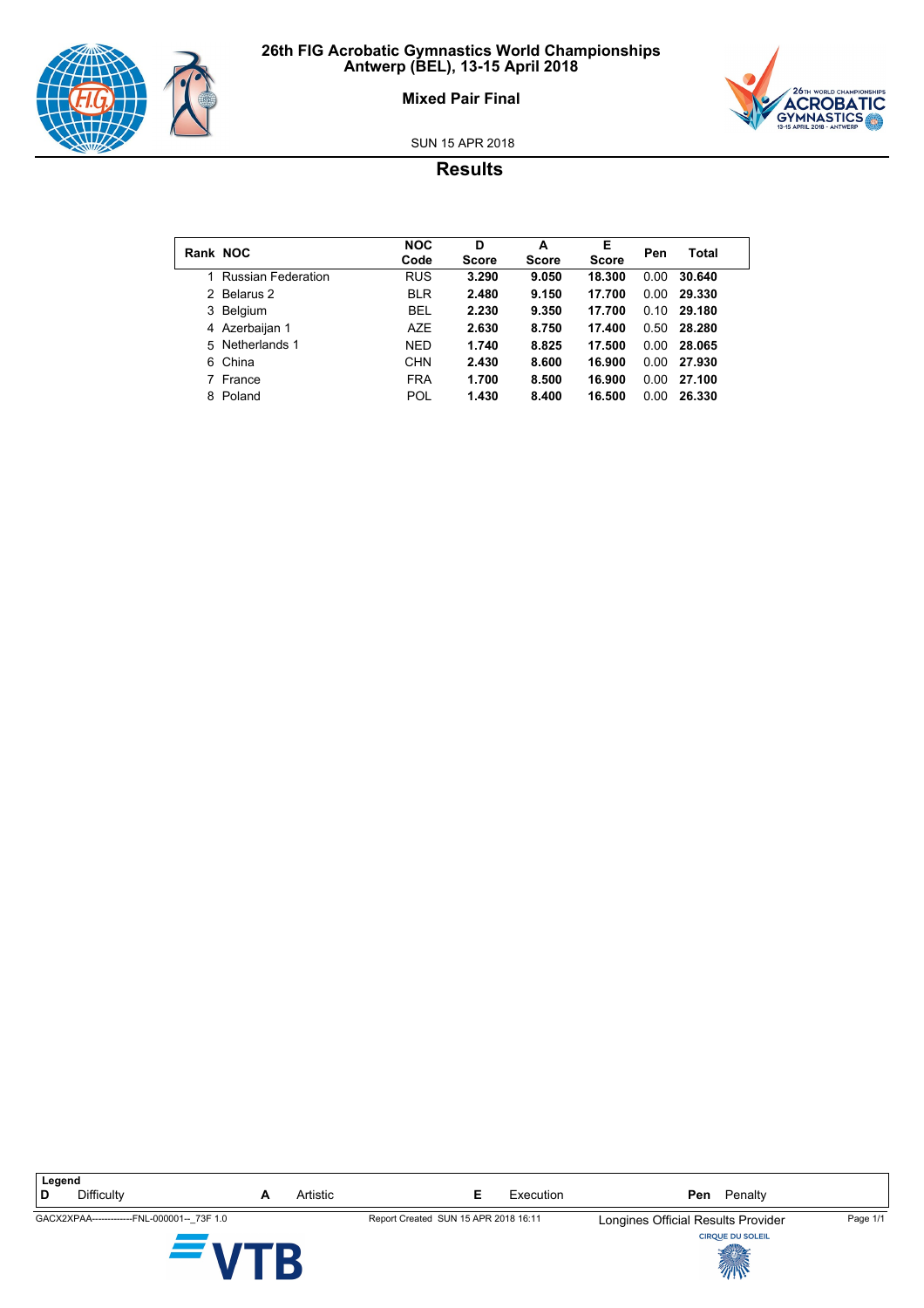

## **Women's Group Final**



SAT 14 APR 2018

## **Results**

| Rank NOC |                           | <b>NOC</b><br>Code | D<br><b>Score</b> | A<br><b>Score</b> | E<br><b>Score</b> | Pen  | Total  |
|----------|---------------------------|--------------------|-------------------|-------------------|-------------------|------|--------|
|          | <b>Russian Federation</b> | <b>RUS</b>         | 3.010             | 9.150             | 17.900            | 0.00 | 30.060 |
|          | 2 Belarus                 | <b>BLR</b>         | 2.130             | 9.100             | 18.200            | 0.00 | 29.430 |
|          | 3 China                   | CHN                | 2.490             | 8.850             | 17.800            | 0.00 | 29.140 |
|          | 4 Israel                  | <b>ISR</b>         | 2.680             | 8.950             | 17.300            | 0.00 | 28.930 |
|          | 5 Ukraine                 | <b>UKR</b>         | 1.610             | 8.875             | 17.700            | 0.00 | 28.185 |
| 6.       | Belgium                   | <b>BEL</b>         | 1.140             | 8.900             | 17.700            | 0.00 | 27.740 |
|          | Portugal                  | <b>POR</b>         | 1.670             | 8.550             | 17.350            | 0.00 | 27.570 |
| 8        | Netherlands 1             | <b>NED</b>         | 1.500             | 8.700             | 17.100            | 0.00 | 27.300 |